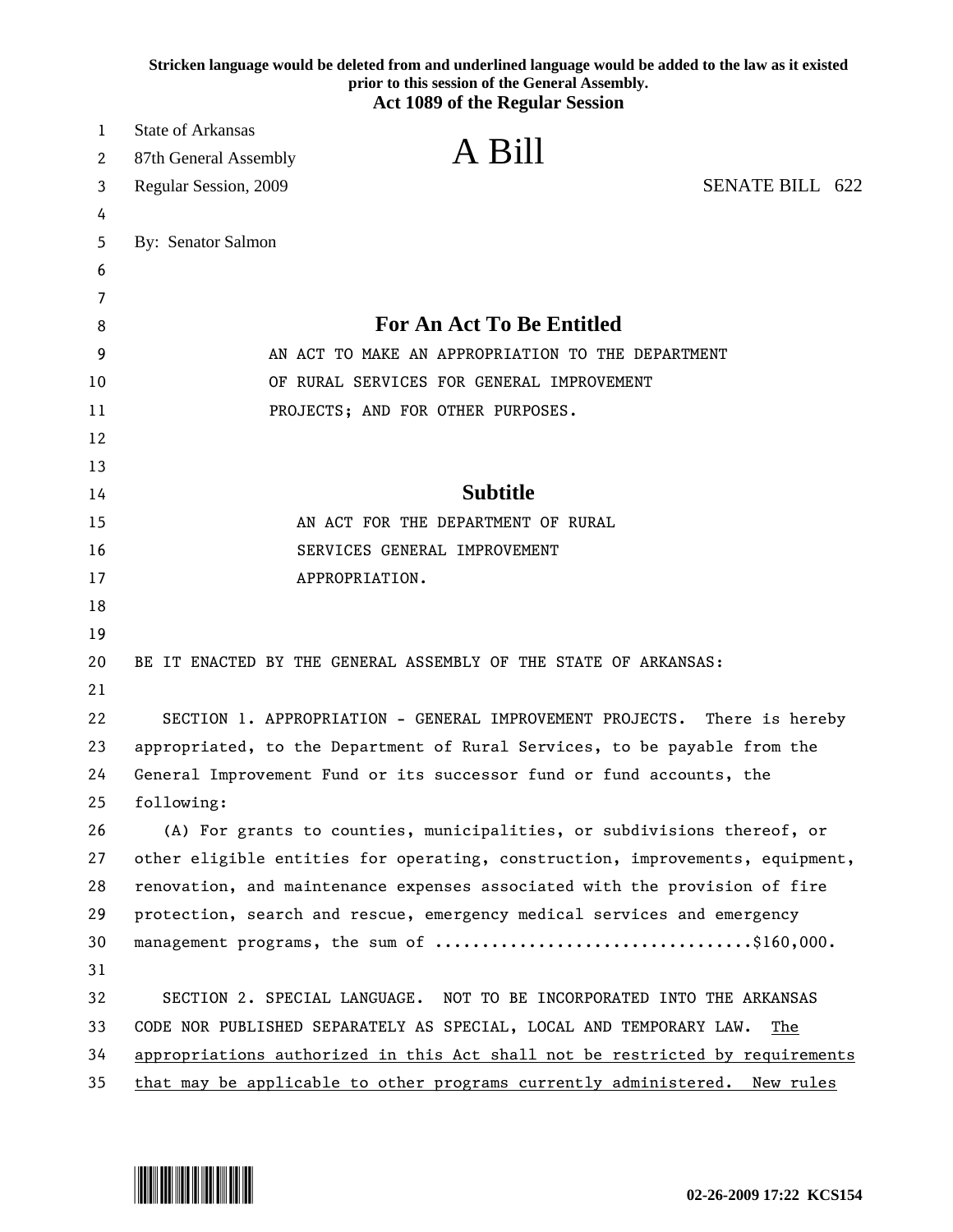## 1 and regulations may be adopted to carry out the intent of the General

2 Assembly regarding the appropriations authorized in this Act.

3

4 SECTION 3. DISBURSEMENT CONTROLS. (A) No contract may be awarded nor 5 obligations otherwise incurred in relation to the project or projects 6 described herein in excess of the State Treasury funds actually available 7 therefor as provided by law. Provided, however, that institutions and 8 agencies listed herein shall have the authority to accept and use grants and 9 donations including Federal funds, and to use its unobligated cash income or 10 funds, or both available to it, for the purpose of supplementing the State 11 Treasury funds for financing the entire costs of the project or projects 12 enumerated herein. Provided further, that the appropriations and funds 13 otherwise provided by the General Assembly for Maintenance and General 14 Operations of the agency or institutions receiving appropriation herein shall 15 not be used for any of the purposes as appropriated in this act.

16 (B) The restrictions of any applicable provisions of the State Purchasing 17 Law, the General Accounting and Budgetary Procedures Law, the Revenue 18 Stabilization Law and any other applicable fiscal control laws of this State 19 and regulations promulgated by the Department of Finance and Administration, 20 as authorized by law, shall be strictly complied with in disbursement of any 21 funds provided by this act unless specifically provided otherwise by law. 22

23 SECTION 4. LEGISLATIVE INTENT. It is the intent of the General Assembly 24 that any funds disbursed under the authority of the appropriations contained 25 in this act shall be in compliance with the stated reasons for which this act 26 was adopted, as evidenced by the Agency Requests, Executive Recommendations 27 and Legislative Recommendations contained in the budget manuals prepared by 28 the Department of Finance and Administration, letters, or summarized oral 29 testimony in the official minutes of the Arkansas Legislative Council or 30 Joint Budget Committee which relate to its passage and adoption.

31

32 SECTION 5. EMERGENCY CLAUSE. It is found and determined by the General

33 Assembly, that the Constitution of the State of Arkansas prohibits the

34 appropriation of funds for more than a one (1) year period; that the

35 effectiveness of this Act on July 1, 2009 is essential to the operation of

36 the agency for which the appropriations in this Act are provided, and that in